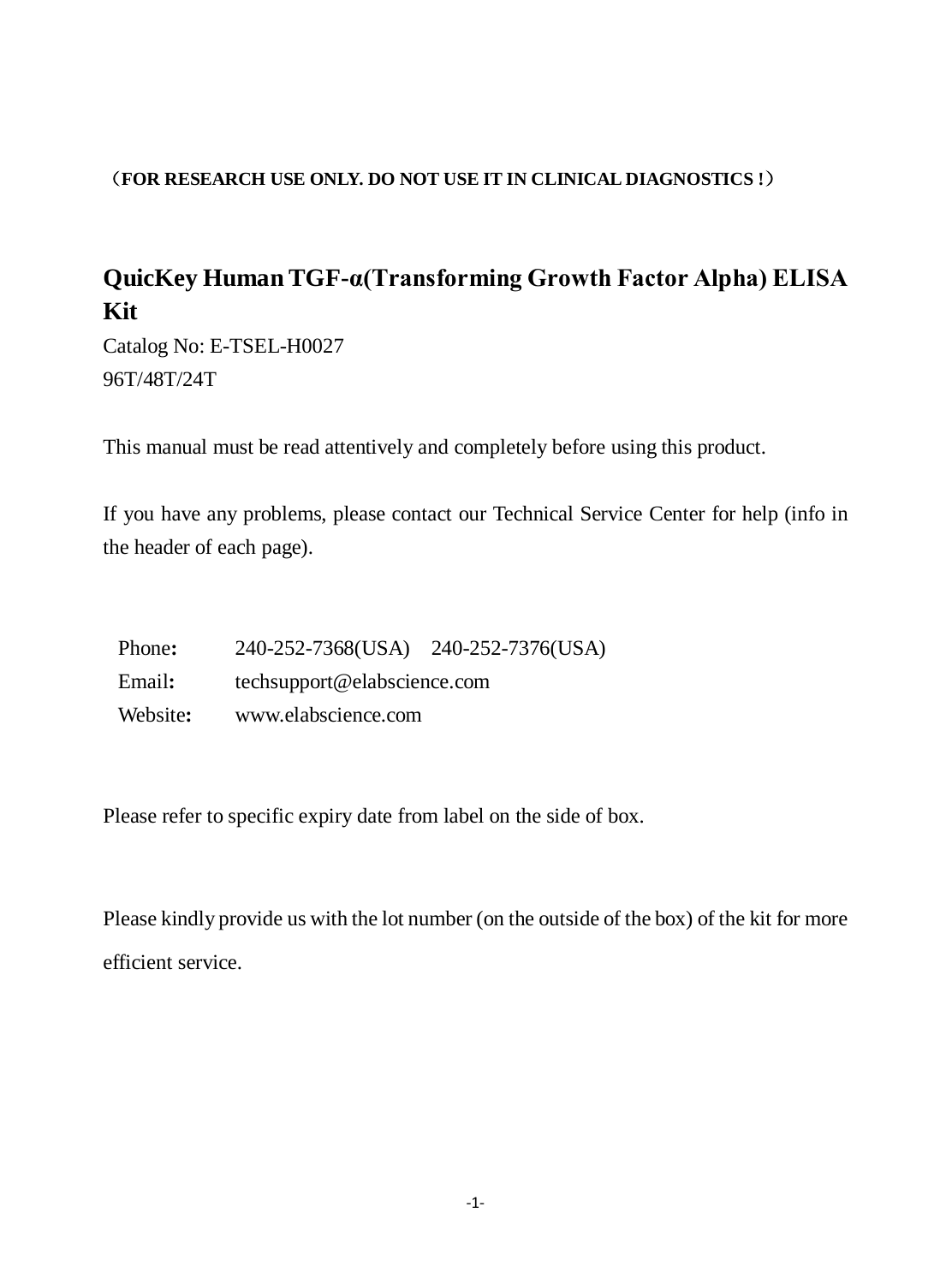### **QuicKey Series**

Get more sensitive and precise results with saving at least 1h comparing to traditional ELISA Kits. The new developed technology in house will help to accelerate your science research in a more efficient way.

#### **Intended use**

This ELISA kit applies to the in vitro quantitative determination of Human TGF- $\alpha$ concentrations in serum, plasma. Please consult technical support for the applicability if other biological fluids need to be tested.

# **Specification**

- ●Sensitivity: 7.54pg/mL.
- ●Detection Range: 31.25-2000pg/mL
- ●Specificity: This kit recognizes Human TGF-α in samples. No significant crossreactivity or interference between Human TGF-α and analogues was observed.
- $\bullet$ Repeatability: Coefficient of variation is  $< 10\%$ .

#### **Background**

Transforming growth factor alpha (TGF- $\alpha$ ) is a 50 amino acid protein encoded by the gene TGFA and it shares structural homology with Epidermal growth factor(EGF). As a member of the epidermal growth factor (EGF) family, TGF-α is a mitogenic polypeptide and becomes activated when binding to receptors capable of protein kinase activity for cellular signaling[1]. Although TGF- $\alpha$  is most often associated with its proliferation, differentiation, and transformation-promoting effects, it is also involved in angiogenesis, bone resorption, cell metabolism, cell migration and wound healing. Further, TGF-α has been implicated not only in myriad forms of cancer, but also in several neurodegenerative disorders[2].

- 1. Mead J E, Fausto N. Transforming growth factor alpha may be a physiological regulator of liver regeneration by means of an autocrine mechanism[J]. Proceedings of the National Academy of Sciences, 1989, 86(5): 1558-1562.
- 2. Junier M P. What role (s) for  $TGF\alpha$  in the central nervous system?[J]. Progress in neurobiology, 2000, 62(5): 443-473.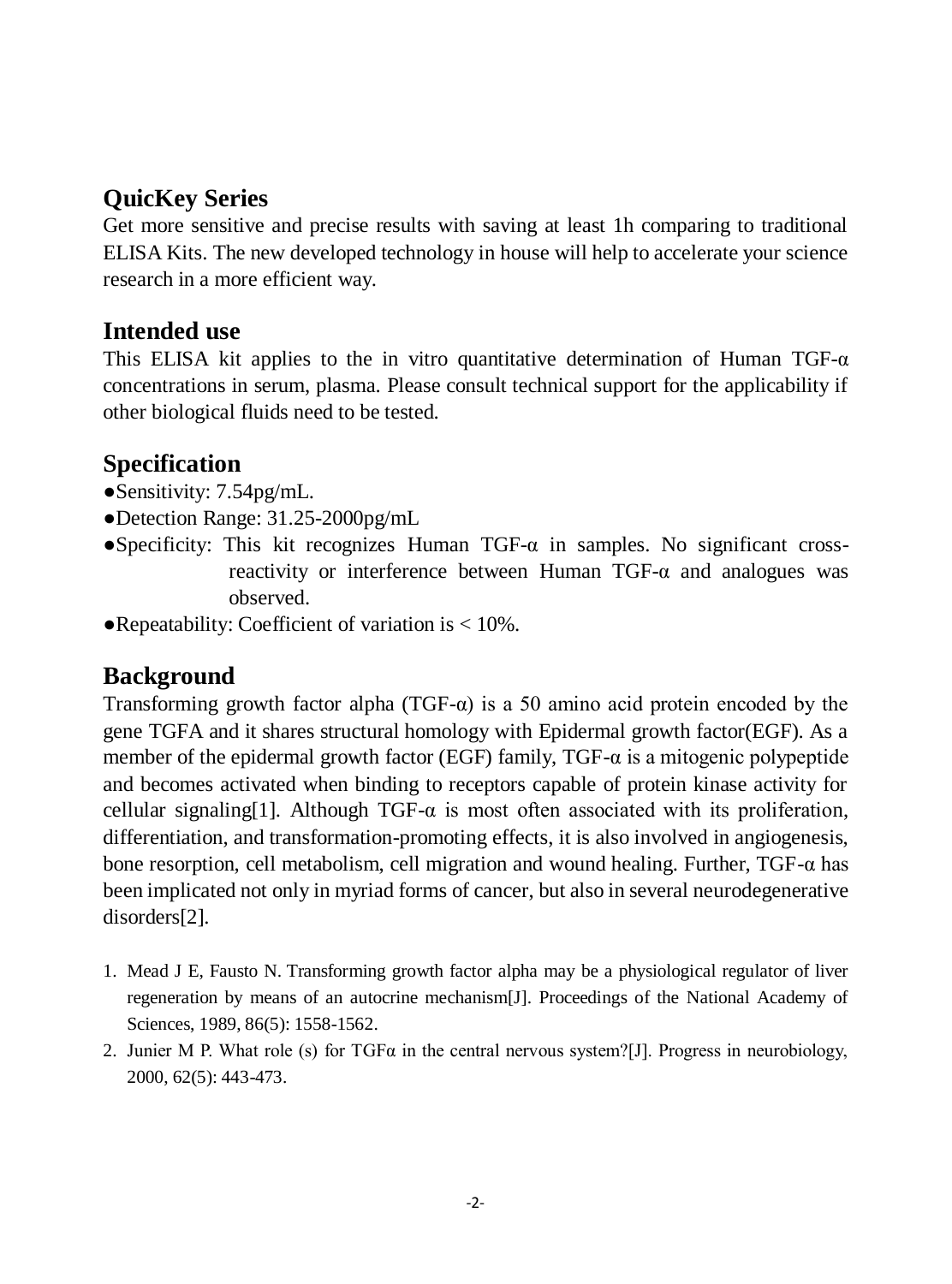#### **Test principle**

This ELISA kit uses the Sandwich-ELISA principle. The micro ELISA plate provided in this kit has been pre-coated with an antibody specific to Human TGF-α. Samples (or Standards) and biotinylated detection antibody specific for Human TGF-α are added to the micro ELISA plate wells. Human TGF- $\alpha$  would combine with the specific antibody. Then Avidin-Horseradish Peroxidase (HRP) conjugate are added successively to each micro plate well and incubated. Free components are washed away. The substrate solution is added to each well. Only those wells that contain Human TGF-α, biotinylated detection antibody and Avidin-HRP conjugate will appear blue in color. The enzyme-substrate reaction is terminated by the addition of stop solution and the color turns yellow. The optical density (OD) is measured spectrophotometrically at a wavelength of  $450 \pm 2$  nm. The OD value is proportional to the concentration of Human TGF-α. You can calculate the concentration of Human TGF- $\alpha$  in the samples by comparing the OD of the samples to the standard curve.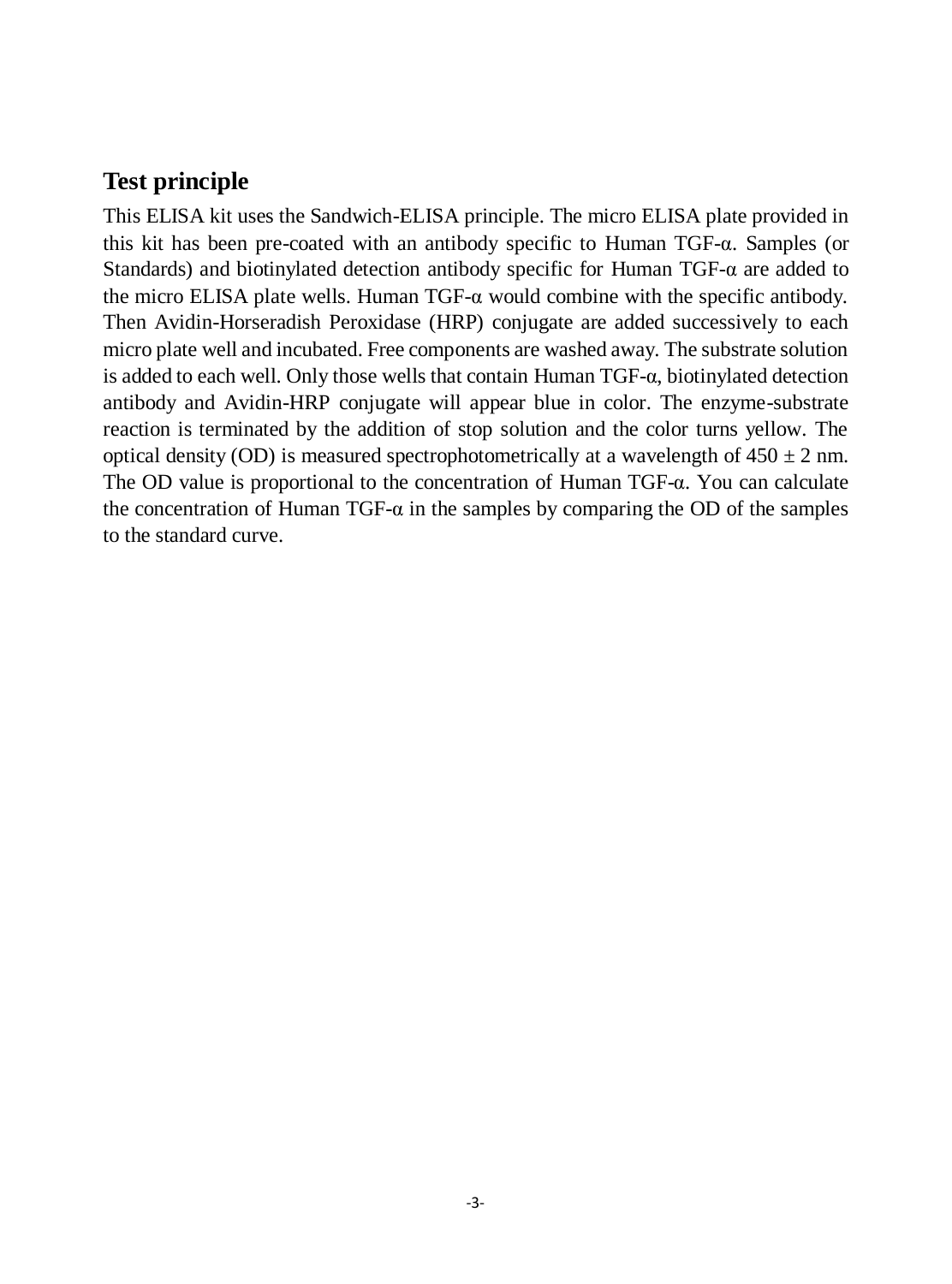# **Kit components & Storage**

An unopened kit can be stored at 2-8℃ for six months. After test, the unused wells and reagents should be stored according to the table below.

| <b>Item</b>                                              | <b>Specifications</b>                                                                               | Storage conditions after test                          |  |
|----------------------------------------------------------|-----------------------------------------------------------------------------------------------------|--------------------------------------------------------|--|
| Micro ELISA Plate (Dismountable)                         | 96T: 8 wells $\times$ 12 strips<br>48T: 8 wells $\times$ 6 strips<br>24T: 8 wells $\times$ 3 strips | $2-8^{\circ}$ C, 1 month                               |  |
| Reference Standard                                       | $96T:2$ vials<br>$48T:1$ vial<br>$24T:1$ vial                                                       | Discard unused reconstituted<br>standard and dilutions |  |
| Reference<br>Standard<br>&<br>Sample<br><b>Diluent</b>   | 1 vial, 20 mL                                                                                       |                                                        |  |
| Biotinylated Detection Ab Working<br>Solution            | 1 vial, 6 mL                                                                                        | $2-8^{\circ}$ C                                        |  |
| <b>HRP</b> Conjugate Diluent                             | 1 vial, 14 mL                                                                                       |                                                        |  |
| Concentrated Wash Buffer $(25\times)$                    | 1 vial, 30 mL                                                                                       |                                                        |  |
| Concentrated<br><b>HRP</b><br>Conjugate<br>$(100\times)$ | 96T: 1 vial, 120 µL<br>48T: 1 vial, 60 µL<br>24T: 1 vial, 60 µL                                     | $2-8$ °C (Protect from light)                          |  |
| <b>Substrate Reagent</b>                                 | 1 vial, 10 mL                                                                                       |                                                        |  |
| Stop Solution                                            | 1 vial, 10 mL                                                                                       | $2-8^{\circ}$ C                                        |  |
| Plate Sealer                                             | 5 pieces                                                                                            |                                                        |  |
| <b>Product Description</b>                               | 1 copy                                                                                              |                                                        |  |
| Certificate of Analysis                                  | 1 copy                                                                                              |                                                        |  |

**Note:** All reagent bottle caps must be tightened to prevent evaporation and microbial pollution.The volume of reagents in partial shipments is a little more than the volume marked on the label, please use accurate measuring equipment instead of directly pouring into the vial(s).

#### **Other supplies required**

Microplate reader with 450nm wavelength filter High-precision transfer pipette, EP tubes and disposable pipette tips Incubator capable of maintaining 37℃ Deionized or distilled water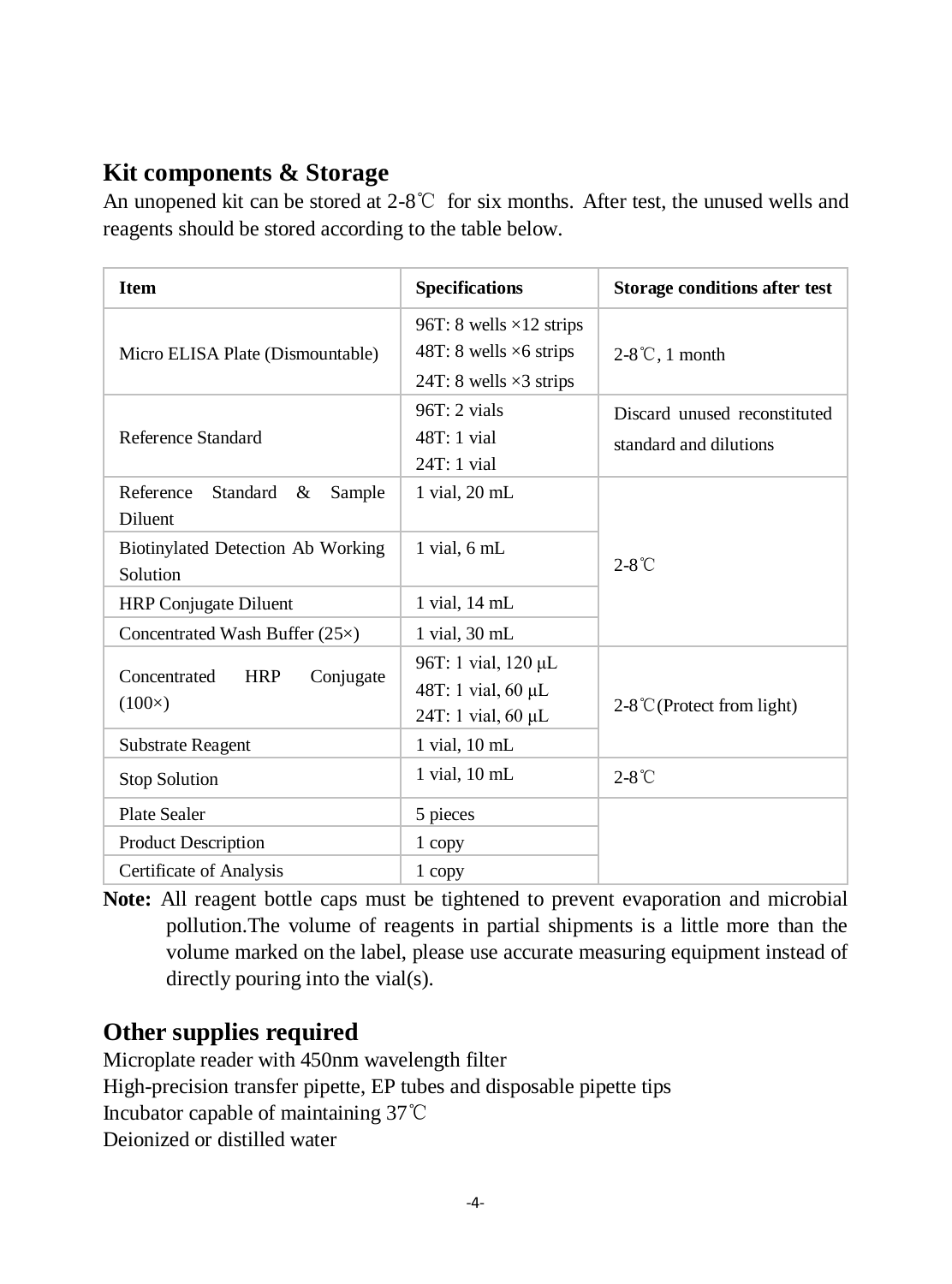Absorbent paper Loading slot for Wash Buffer

#### **Note**

- 1. Please wear lab coats, eye protection and latex gloves for protection. Please perform the experiment following the national security protocols of biological laboratories, especially when detecting blood samples or other bodily fluids.
- 2. A freshly opened ELISA Plate may appear to have a water-like substance, which is normal and will not have any impact on the experimental results. Return the unused wells to the foil pouch provided in the kit, store it according to the conditions suggested in the above table.
- 3. Do not reuse the reconstituted standard and HRP conjugate working solution. The unspent biotinylated detection Ab working solution and other stock solutions should be stored according to the storage conditions suggested in the above table.
- 4. The microplate reader should be able to be installed with a filter that can detect the wave length at  $450\pm10$  nm. The optical density should be within  $0\sim3.5$ . Follow the Instructions of the Microplate Reader for set-up and preheat it for 15 min before OD measurement.
- 5. Do not mix or use components with those from other lots.
- 6. Change pipette tips in between adding of each standard level, between sample adding and between reagent adding. Also, use separate reservoirs for each reagent.

# **Sample collection**

(More detailed information please view our website: http://www.elabscience.com/Listdetail-253.html)

**Serum:** Allow samples to clot for 2 hours at room temperature or overnight at 2-8℃ before centrifugation for 15 min at 1000×g at 2~8℃. Collect the supernatant to carry out the assay. Blood collection tubes should be disposable and be non-endotoxin.

**Plasma:** Collect plasma using EDTA or heparin as an anticoagulant. Centrifuge samples for 15 min at  $1000 \times g$  at  $2 \times 8$ °C within 30 min of collection. Collect the supernatant to carry out the assay. Hemolysed samples are not suitable for ELISA assay!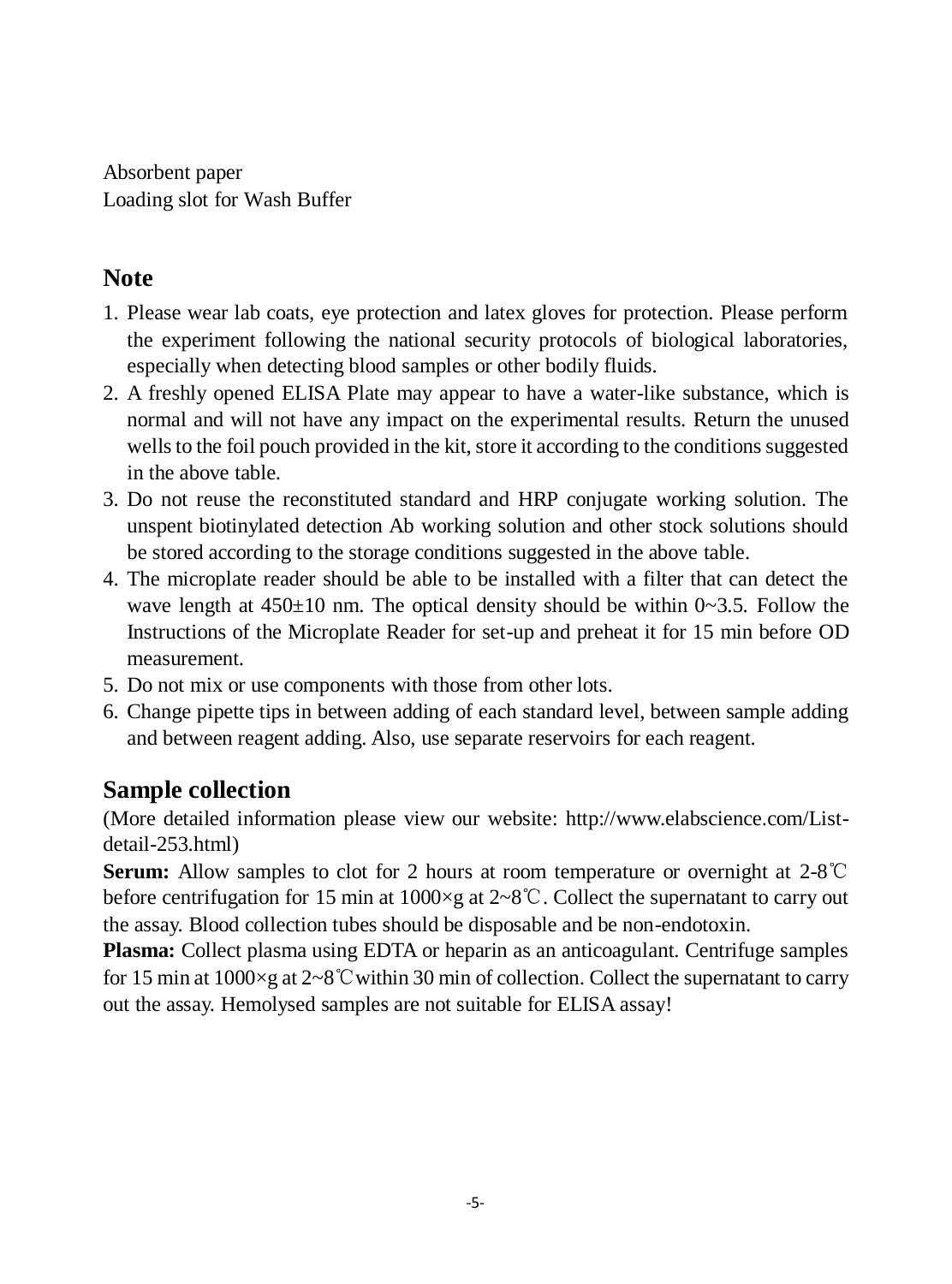#### **Note for sample**

- 1. Tubes for blood collection should be disposable and be non-endotoxin. Samples with high hemolysis or much lipid are not suitable for ELISA assay.
- 2. Samples should be assayed within 7 days when stored at 2-8℃, otherwise samples must be divided up and stored at -20°C ( $\leq 1$  month) or -80°C ( $\leq 3$  months). Avoid repeated freeze-thaw cycles. Prior to assay, the frozen samples should be slowly thawed and centrifuged to remove precipitates. Bring samples to room temperature and mix gently.
- 3. Please predict the concentration before assaying. If the sample concentration is not within the range of the standard curve, users must determine the optimal sample dilutions for their particular experiments.
- 4. If the sample type is not included in the manual, a preliminary experiment is suggested to verify the validity.
- 5. If a lysis buffer is used to prepare tissue homogenates or cell culture supernatant, there is a possibility of causing a deviation due to the introduced chemical substance.
- 6. Some recombinant protein may not be detected due to a mismatching with the coated antibody or detection antibody.

#### **Reagent preparation**

- 1. Bring all reagents to room temperature (18~25℃) before use. If the kit will not be used up in one assay, please only take out the necessary strips and reagents for present experiment, and store the remaining strips and reagents at required condition.
- 2. **Wash Buffer:** Dilute 30mL of Concentrated Wash Buffer with 720mL of deionized or distilled water to prepare 750mL of Wash Buffer. Note: if crystals have formed in the concentrate, warm it in a 40℃ water bath and mix it gently until the crystals have completely dissolved.
- 3. **Standard working solution:** Centrifuge the standard at 10,000×g for 1 min. Add 1.0 mL of Reference Standard &Sample Diluent, let it stand for 10 min and invert it gently several times. After it dissolves fully, mix it thoroughly with a pipette. This reconstitution produces a working solution of 2000pg/mL(or add 1.0mL of Reference Standard &Sample Diluent, let it stand for 1-2 min and then mix it thoroughly with a vortex meter of low speed. Bubbles generated during vortex could be removed by centrifuging at a relatively low speed). Then make serial dilutions as needed. The recommended dilution gradient is as follows: 2000、1000、500、250、125、62.5、 31.25、0pg/mL.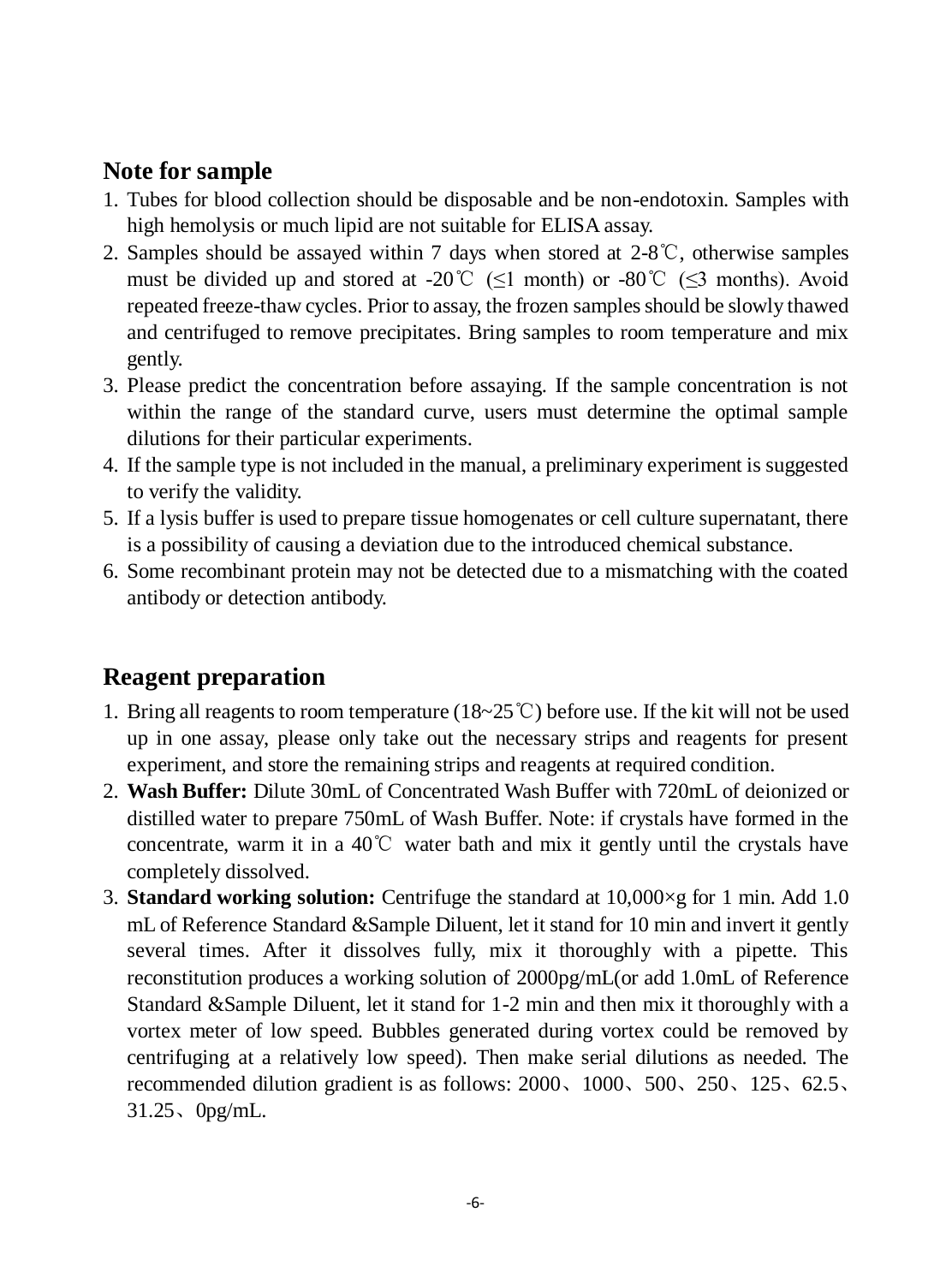Dilution method: Take 7 EP tubes, add 500μL of Reference Standard & Sample Diluent to each tube. Pipette 500μL of the 2000pg/mL working solution to the first tube and mix up to produce a 1000pg/mL working solution. Pipette 500μL of the solution from the former tube into the latter one according to this step. The illustration below is for reference. Note: the last tube is regarded as a blank. Don't pipette solution into it from the former tube.



4. **HRP Conjugate working solution:** Calculate the required amount before the experiment (100<sub>uL</sub>/well). In preparation, slightly more than calculated should be prepared. Centrifuge the Concentrated HRP Conjugate at  $800 \times g$  for 1 min, then dilute the  $100 \times$  Concentrated HRP Conjugate to  $1 \times$  working solution with HRP Conjugate Diluent..

Assay procedure (A brief assay procedure is on the 12<sup>th</sup> page)

- 1. Determine wells for **diluted standard**, **blank** and **sample**. Add 50μL each dilution of standard, blank and sample into the appropriate wells (It is recommended that all samples and standards be assayed in duplicate). Immediately add 50μL of **Biotinylated Detection Ab working solution** to each well. Cover the plate with the sealer provided in the kit. Incubate for 90 min at 37℃. Note: solutions should be added to the bottom of the micro ELISA plate well, avoid touching the inside wall and causing foaming as much as possible.
- 2. Aspirate or decant the solution from each well, add 350µL of **wash buffer** to each well. Soak for  $1~2$  min and aspirate or decant the solution from each well and pat it dry against clean absorbent paper. Repeat this wash step 3 times. Note: a microplate washer can be used in this step and other wash steps. Make the tested strips in use immediately after the wash step. Do not allow wells to be dry.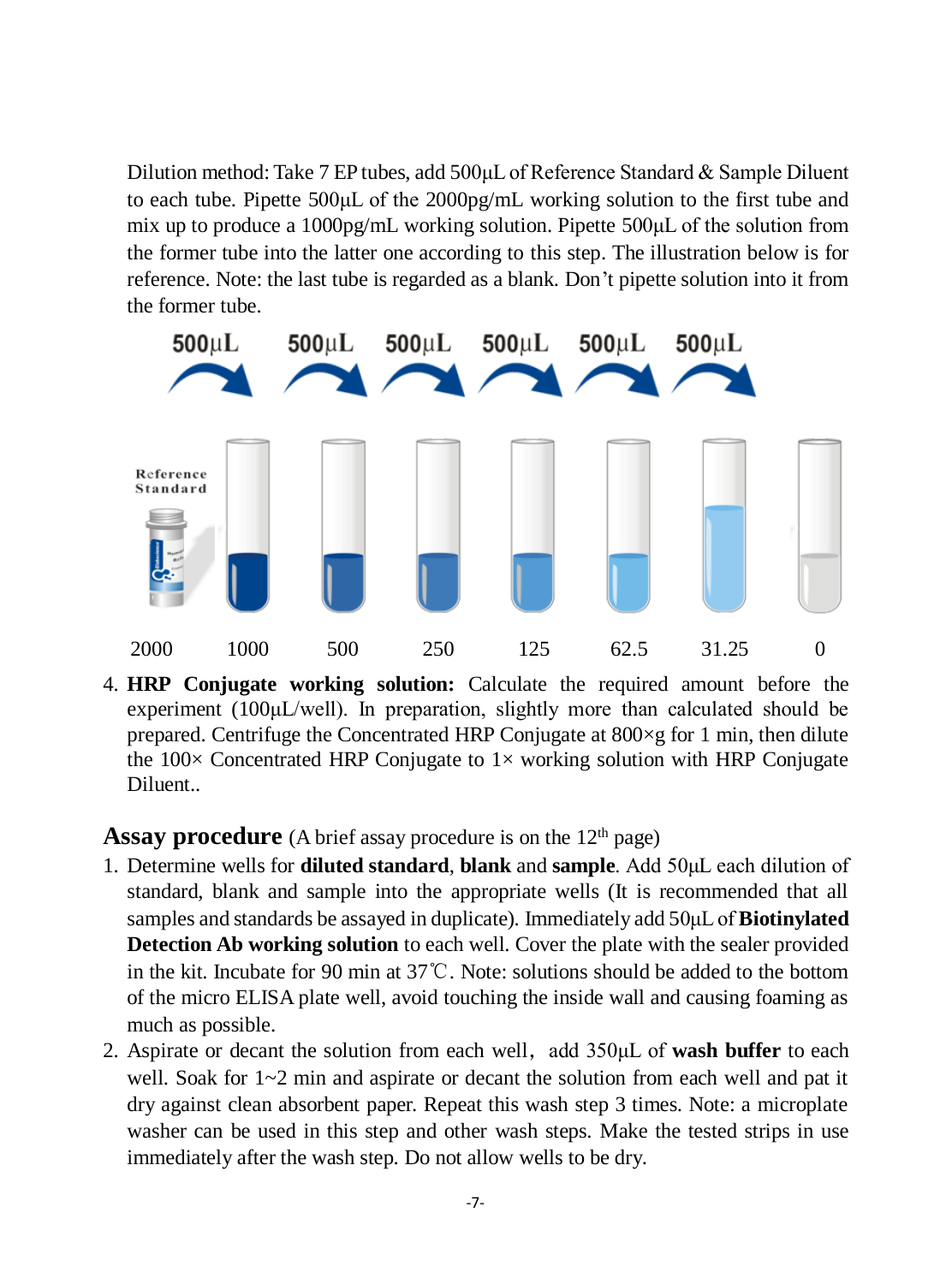- 3. Add 100μL of **HRP Conjugate working solution** to each well. Cover with the Plate sealer. Incubate for 30 min at 37 °C.
- 4. Aspirate or decant the solution from each well, repeat the wash process for 5 times as conducted in step 2.
- 5. Add 90μL of **Substrate Reagent** to each well. Cover with a new plate sealer. Incubate for about 15 min at 37°C. Protect the plate from light. Note: the reaction time can be shortened or extended according to the actual color change, but not more than 30min. Preheat the Microplate Reader for about 15 min before OD measurement.
- 6. Add 50μLof **Stop Solution** to each well. Note: adding the stop solution should be done in the same order as the substrate solution.
- 7. Determine the optical density (OD value) of each well at once with a micro-plate reader set to 450 nm.

# **Calculation of results**

Average the duplicate readings for each standard and samples, then subtract the average zero standard optical density. Plot a four parameter logistic curve on log-log graph paper, with standard concentration on the x-axis and OD values on the y-axis.

If the samples have been diluted, the concentration calculated from the standard curve must be multiplied by the dilution factor. If the OD of the sample surpasses the upper limit of the standard curve, you should re-test it with an appropriate dilution. The actual concentration is the calculated concentration multiplied by the dilution factor.

# **Typical data**

As the OD values of the standard curve may vary according to the conditions of the actual assay performance (e.g. operator, pipetting technique, washing technique or temperature effects), the operator should establish a standard curve for each test. Typical standard curve and data is provided below for reference only.

| Concentration(pg/mL) | 2000  | 1000  | 500   | 250   | 125   | 62.5  | 31.25 |                          |
|----------------------|-------|-------|-------|-------|-------|-------|-------|--------------------------|
| <b>OD</b>            | 2.439 | 1.655 |       | 0.761 | 0.46  | 0.281 |       | 0.077                    |
| Corrected OD         | 2.362 | 1.578 | 1.034 | 0.684 | 0.383 | 0.204 | 0.098 | $\overline{\phantom{0}}$ |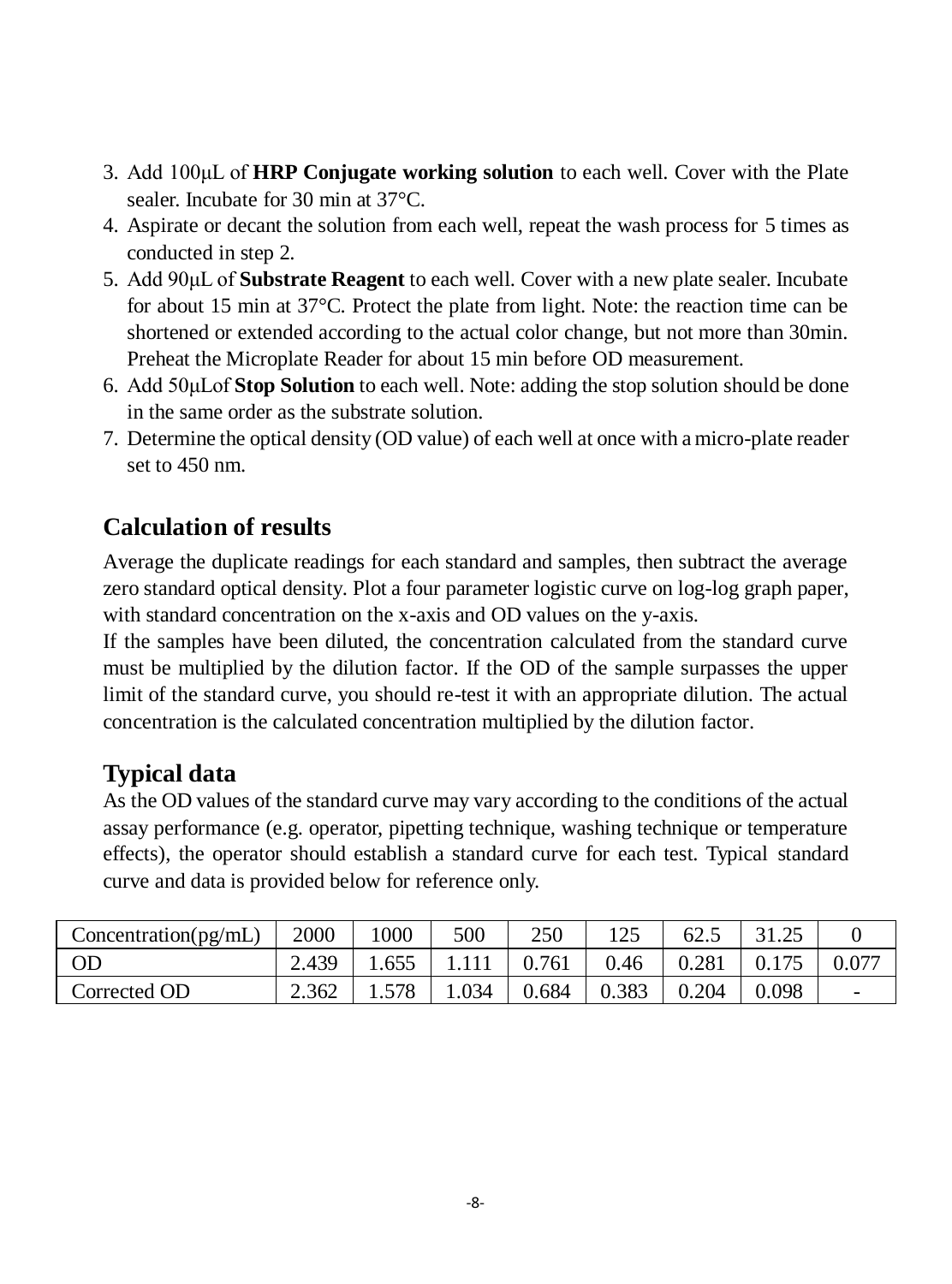

#### **Sample values**

**Serum/Plasma**–Samples from apparently healthy volunteers were evaluated for the presence of Human TGF-α in this assay.

| Sample Type             | Source        | Range         | <b>Dilution Factor</b> |
|-------------------------|---------------|---------------|------------------------|
| Serum $(n=12)$          | Healthy human | $ND-275pg/mL$ | Undiluted              |
| EDTA plasma<br>$(n=12)$ | Healthy human | $ND-19pg/mL$  | Undiluted              |

# **Precision**

Intra-assay Precision (Precision within an assay): 3 samples with low, mid range and high level Human TGF-α were tested 20 times on one plate, respectively.

Inter-assay Precision (Precision between assays): 3 samples with low, mid range and high level Human TGF-α were tested on 3 different plates, 20 replicates in each plate.

|                    | Intra-assay Precision |        |        | <b>Inter-assay Precision</b> |        |       |
|--------------------|-----------------------|--------|--------|------------------------------|--------|-------|
| Sample             |                       | ↑      |        |                              | ∍      |       |
| n                  | 20                    | 20     | 20     | 20                           | 20     | 20    |
| Mean(pg/mL)        | 88.62                 | 231.38 | 839.43 | 89.9                         | 213.36 | 948.1 |
| Standard deviation | 5.01                  | 10.92  | 42.31  | 5.3                          | 9.64   | 45.03 |
| CV(%)              | 5.65                  | 4.72   | 5.04   | 5.9                          | 4.52   | 4.75  |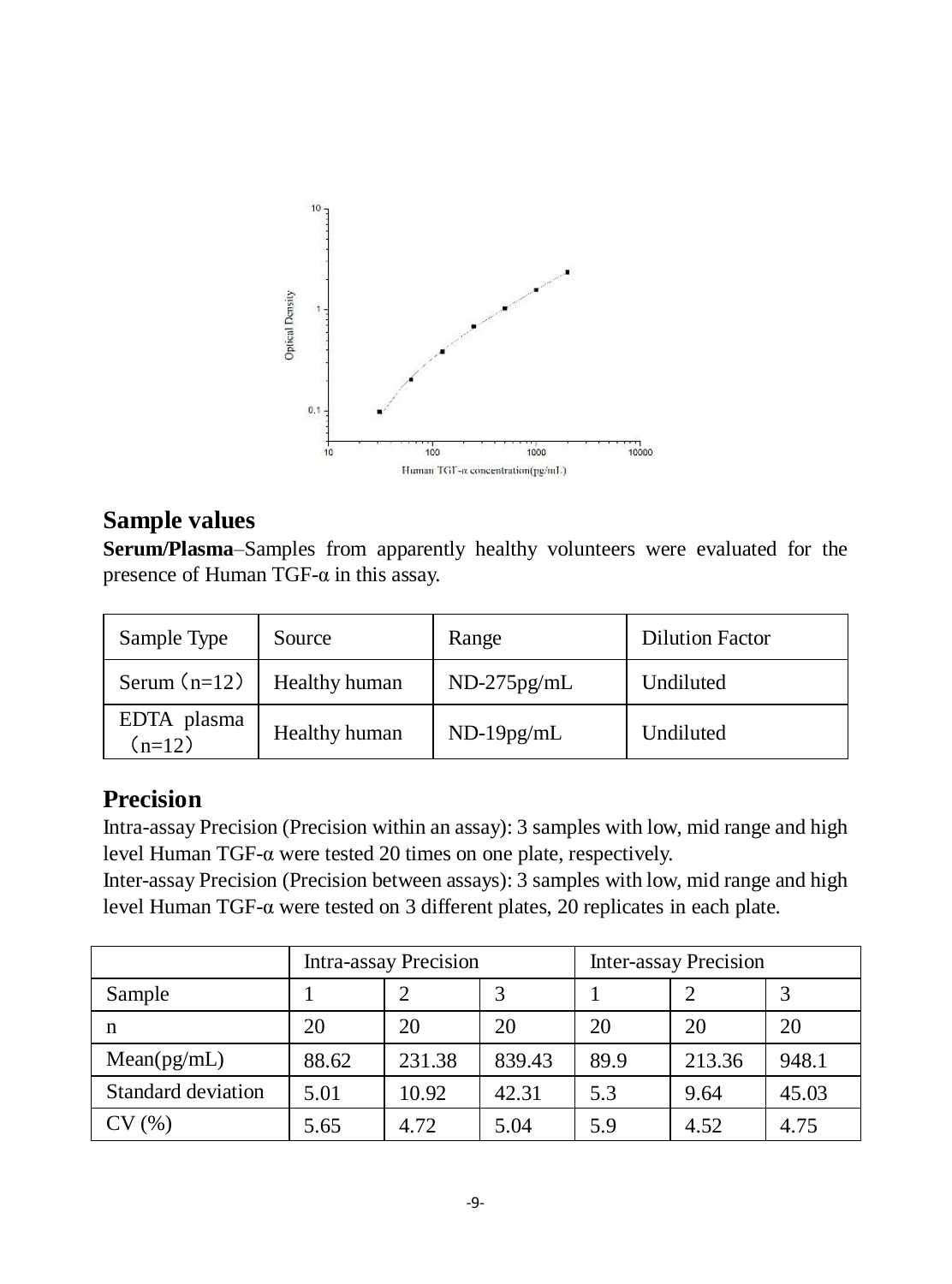# **Recovery**

The recovery of Human TGF-α spiked at three different levels in samples throughout the range of the assay was evaluated in various matrices.

| Sample Type         | Range $(\%)$ | Average Recovery (%) |
|---------------------|--------------|----------------------|
| Serum $(n=8)$       | 101-110      | 105                  |
| EDTA plasma $(n=8)$ | 91-100       | 95                   |

# **Linearity**

Samples were spiked with high concentrations of Human TGF-α and diluted with Reference Standard & Sample Diluent to produce samples with values within the range of the assay.

|      |                 | Serum $(n=4)$ | EDTA plasma $(n=4)$ |
|------|-----------------|---------------|---------------------|
| 1:2  | Range (%)       | 85-97         | 95-108              |
|      | Average $(\%)$  | 91            | 100                 |
| 1:4  | Range $(\%)$    | 90-98         | 84-98               |
|      | Average $(\% )$ | 93            | 91                  |
| 1:8  | Range (%)       | 98-109        | 89-98               |
|      | Average $(\% )$ | 101           | 95                  |
| 1:16 | Range (%)       | 88-97         | 90-106              |
|      | Average $(\% )$ | 92            | 98                  |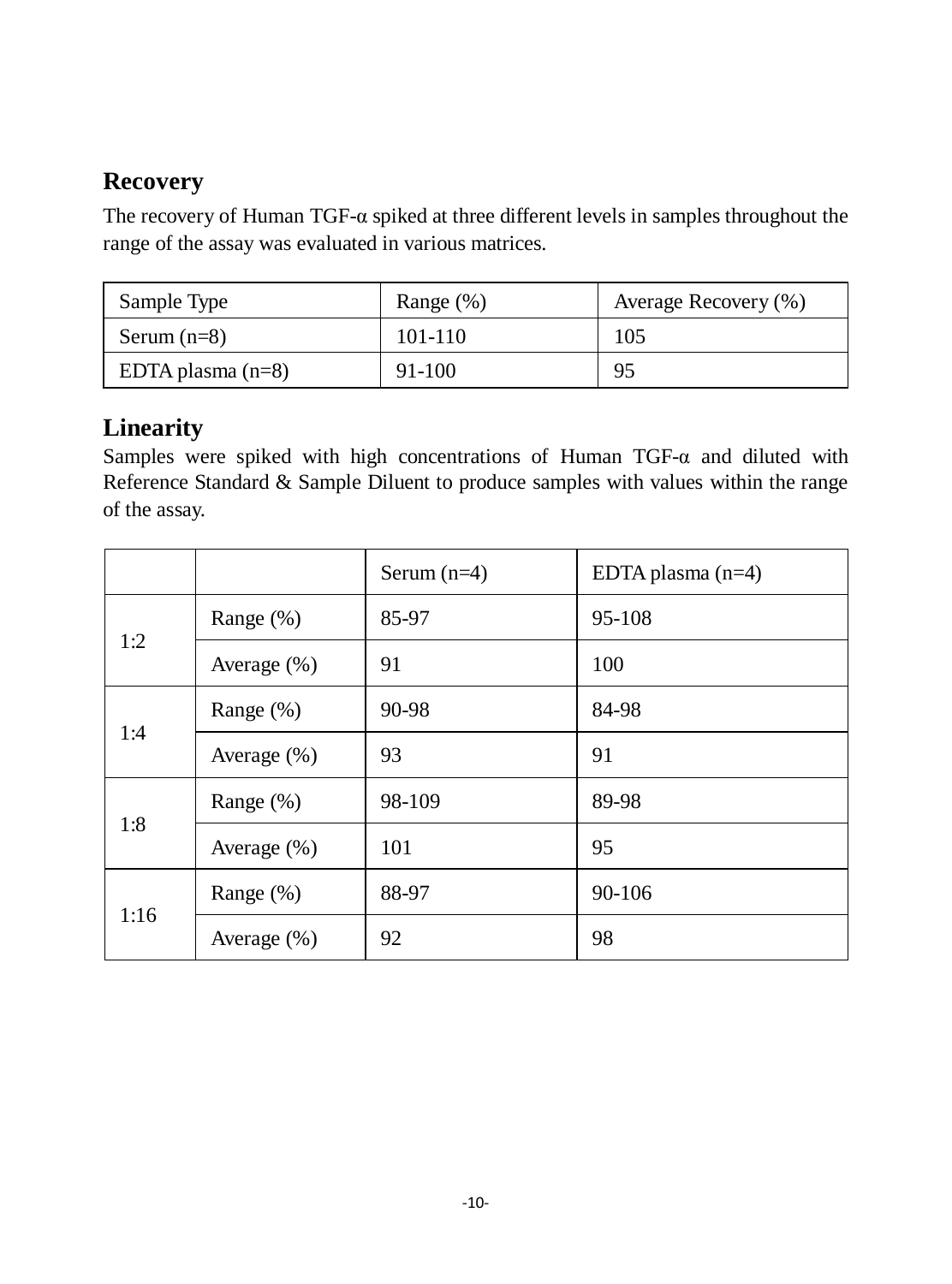# **Troubleshooting**

| <b>Problem</b>           | <b>Causes</b>                                   | <b>Solutions</b>                                                                                            |  |
|--------------------------|-------------------------------------------------|-------------------------------------------------------------------------------------------------------------|--|
|                          | Inaccurate pipetting                            | Check pipettes.                                                                                             |  |
| Poor standard curve      | Improper standard dilution                      | Ensure briefly spin the vial of<br>standard and dissolve the<br>powder thoroughly by gentle<br>mixing.      |  |
|                          | Wells are not completely<br>aspirated           | Completely aspirate wells in<br>between steps.                                                              |  |
|                          | Insufficient incubation<br>time                 | Ensure sufficient incubation<br>time.                                                                       |  |
|                          | Incorrect assay<br>temperature                  | Use recommended incubation<br>temperature. Bring substrate to<br>room temperature before use.               |  |
| Low signal               | Inadequate reagent<br>volumes                   | Check pipettes and ensure                                                                                   |  |
|                          | Improper dilution                               | correct preparation.                                                                                        |  |
|                          | HRP conjugate inactive or<br><b>TMB</b> failure | Mix HRP conjugate and TMB,<br>rapid coloring.                                                               |  |
| Deep color but low value | Plate reader setting is not<br>optimal          | Verify the wavelength and filter<br>setting on the Microplate<br>reader.                                    |  |
| Large CV                 | Inaccurate pipetting                            | Check pipettes                                                                                              |  |
|                          | Concentration of target<br>protein is too high  | Use recommended dilution<br>factor.                                                                         |  |
| High background          | Plate is insufficiently<br>washed               | Review the manual for proper<br>wash. If using a plate washer,<br>check that all ports are<br>unobstructed. |  |
|                          | Contaminated<br>wash<br>buffer                  | Prepare fresh wash buffer.                                                                                  |  |
| Low sensitivity          | Improper storage of the<br>ELISA kit            | All the reagents should be<br>stored according to the<br>instructions.                                      |  |
|                          | Stop solution is not added                      | Stop solution should be added<br>to each well before<br>measurement.                                        |  |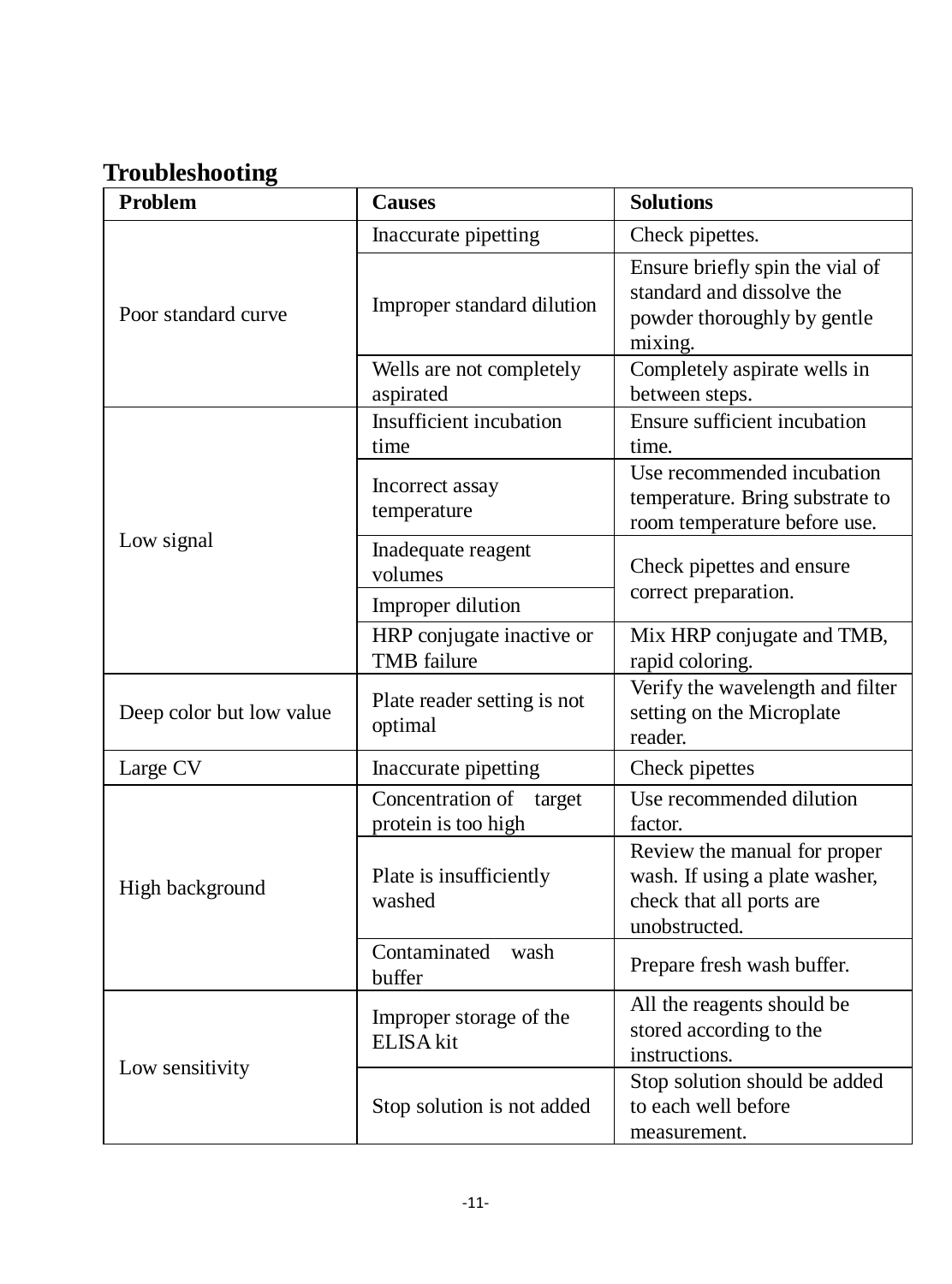#### **SUMMARY**





4. Add 90pL Substrate Reagent. Incubate for 15 min at  $37^{\circ}$ C



5. Add 50µL Stop Solution



6. Read the plate at 450nm immediately. Calculation of the results